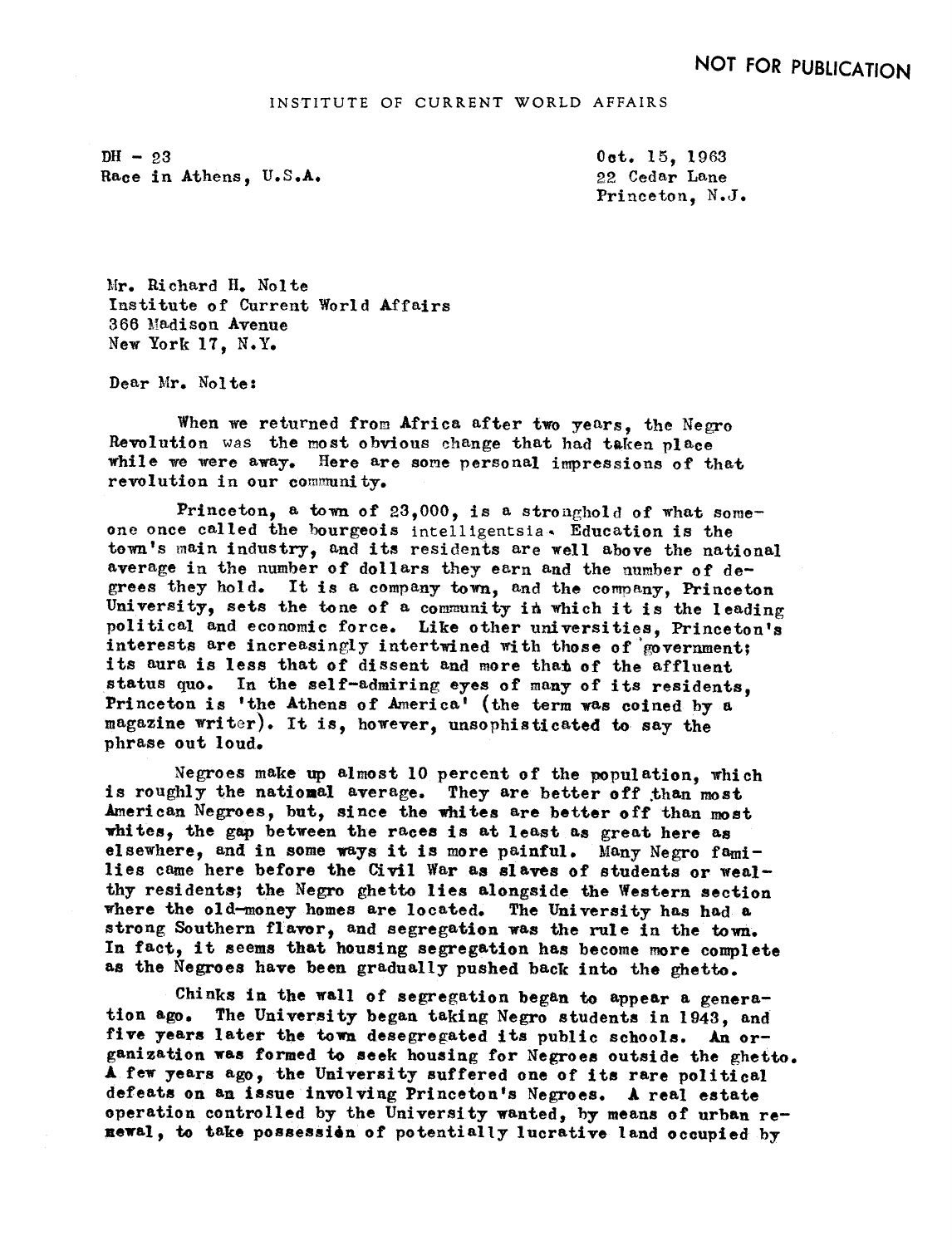one-family Negro homes. The effect of the 'renewal' would have been to make the ghetto still smaller, for the Negroes, with no place else to go, were to be resettled in apartments within the ghetto. The town council voted the area 'blighted', which could only happen in a town where a planner is said to have remarked: "If a house costs less than \$40,000, it doesn't pay for itself."' The Negroes fought the projeer. Eventually it was thrown out in court on the grounds of conflict of interest: the council's 'blight' decision was made with the votes of two councilmen who were members of the University faculty. (In retrospect, it seems odd that this was not foreseen.) In the 1961 town election, a shift in the Negro vote was responsible for the defeat as mayor of the Democratic incumbent by a Republican who was unequivocally opposed to the urban renewal project.

Still, when we left two years ago, Princeton's traditional pattern of segregation was llttle chaned despite the outward mask of integration. The housing group had worked hard, but only a handful of Negro families lived outside the ghetto, and they were mostly in two small integrated projects. The gates of opportunity had opened only a crack, and the cruel contrast in expectations had its natural effect on the schools. Friendships between Negro and white kids are common in elementary school, before they know the rules; after sixth grade they inexorably drift apart and by high school self-segregation is close to absolute. Schools geared to the needs of a prosperous intelligentsia can offer little to the Negroes. Indeed, a Negro teacher raised here argues that his people's children are worse off than before: teachers in the segregated school were more sympathetic and understanding than they are in the whiterun schools. Now they get a poorer education in a better school, he concluded. (To avoid any possible misunderstanding, no one is  $ar$ guing for segregated schools; the point is that integrated schools in a still-segregated society may be an illusion.) The drop-out rate among Negroes is high. Of 30 who entered the High School some years back, only five were graduated four years later; apparently there is no rise in the number of Negro graduates. Not long ago the board of education was asked what it planned to do about the poor school performance of what was politely called "low socio-economic groups." The smugness of the response was worthy of our American Athens. After much to-ing and fro-ing, the president of the board said that, after all, these low socio-economic kids are getting a better education here than they would in the big cities.

But by this past summer, something had happened in Princeton. On August 28, Princeton fielded 250 people for the March on Washington, more than Trenton, which has five times the population. A few weeks later a meeting of the newly formed Princeton Association for Human Rights (PAR) drew close to 400; I doubt whether such a meeting two vears ago would have been attended by 40 people. An open housing pledge has been signed by 1.200 homeowners. High School students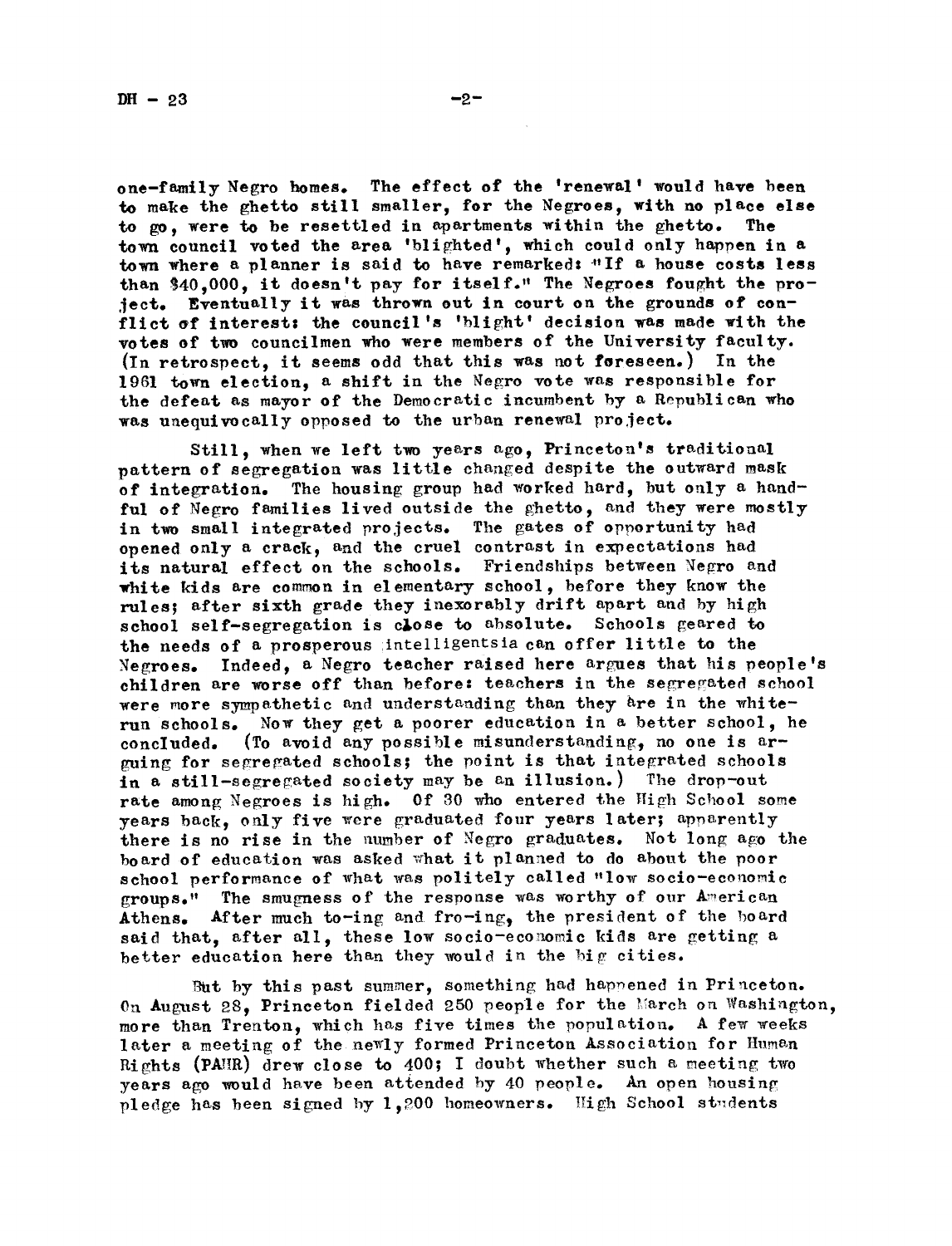$-3-$ 

working in pairs are testing the tacit segregation that prevails in such places as barber shops.

Talk is more honest these days. At one meeting, we heard Bruce Wright, a successful attorney, speak on what it was like to grow up black in the Princeton of the 1930's. With a quiet bitterness more moving than oratory, Wright spoke of the self-hatred that poisoned his youth: he would neither dance nor sing, because those were Negro activities; he would not go out for track in High School because Negroes' heels are said to be so constructed that they make better runners. He did not spare his people's accomodating leadership. "We did not protest because our elders did not protest," he Nor did he spare the Company. He told of his refusal by the said. University, which he was well qualified to attend. He said that the Dean of the Chapel told him to accept segregation. "That cured me of Christianity," Wright said to a group whose leadership is mostly Protestant ministers. While refusing his application, the Dean of Admissions told him how fond he was of his Negro orderly in World War I. Seldom, in our polite Athens, has the ugliness of its segregation been laid bare before so large an audience. After Wright had finished, a white lady rose to offer an irrelevant defense of the University; though he was clearly telling his experience of 30 years ago, she felt it necessary to point out that the University now has about a dozen Negro students, which was no news to the au-But, at another meeting, President Goheen of the University. dience. who lived here as a child, stated his agreement with Wright.

In these last few months, integration has clearly drawn a lot of support it never had before. The quality of that support of course may differ with individuals; a cynic might say that integration has just become fashionable, like Danish furniture. Most of those who attend PAHR meetings are of the bourgeois intelligentsia; on the white side. WASP (White-Anglo-Saxon-Protestant) ministers are particularly active. On the Negro side, today's leaders are a far cry from the Uncle Toms of yesterday. Unfortunately, Negroes are in a minority as yet in the integration movement here. On the March, no more than one-third of the Princeton delegation was Negro. PAHR meetings now draw the people who run our town. At one meeting, a Negro murmured to me: "Look - the whole white power structure is here." On another occasion, President Goheen himself spoke: he committed the University to active intervention in the town in favor of integration. The hard core of opposition comes, as might be expected, from the whites low on the scale: mainly the Italian-American community, which is just one step above the Negroes on the socio-economic ladder. The ironic result is that it is easier for a Negro to buy a \$40,000 house than to buy or rent in the exheapers white sections of the town.

What next? It seems likely that the present momentum will eli-